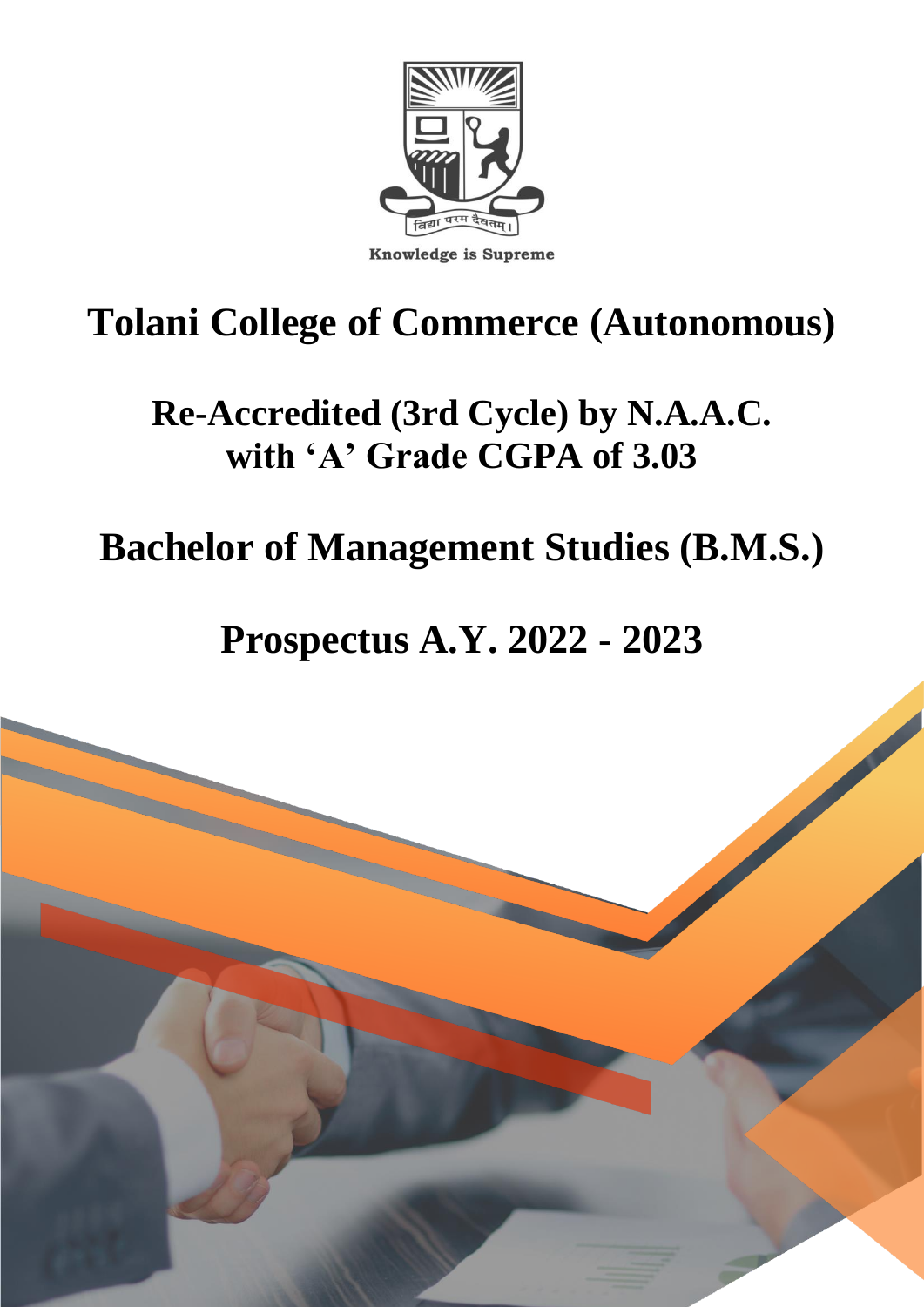#### **ABOUT THE PROGRAM**

The College started offering the B.M.S. Program in the academic year 1999-2000. Students from arts, commerce and science streams are eligible to take admission to the B.M.S. Program. The program is for students who have an aptitude for and interest in management studies. The College has one division with an intake capacity of 60 seats each in the first, second and third years of the Program. Students have to earn a total of 132 credits for the award of the degree.

| <b>First Year B.M.S.</b>                                                                                                                                                                                                 |                                                      |                |                                                |                |
|--------------------------------------------------------------------------------------------------------------------------------------------------------------------------------------------------------------------------|------------------------------------------------------|----------------|------------------------------------------------|----------------|
| Sr.<br>No:                                                                                                                                                                                                               | <b>Semester I</b>                                    | <b>Credits</b> | <b>Semester II</b>                             | <b>Credits</b> |
| 1                                                                                                                                                                                                                        | <b>Introduction to Financial Accounts</b>            | 03             | Principles of Marketing                        | 03             |
| $\overline{2}$                                                                                                                                                                                                           | <b>Business Law</b>                                  | 03             | <b>Industrial Law</b>                          | 03             |
| 3                                                                                                                                                                                                                        | <b>Business Statistics</b>                           | 03             | <b>Business Mathematics</b>                    | 03             |
|                                                                                                                                                                                                                          | <b>Ability Enhancement Compulsory Courses (AECC)</b> |                |                                                |                |
| $\overline{4}$                                                                                                                                                                                                           | <b>Business Communication-I</b>                      | 03             | <b>Business Communication-</b><br>$\mathbf{I}$ | 03             |
|                                                                                                                                                                                                                          | <b>Skill Enhancement Course</b>                      |                |                                                |                |
| 5                                                                                                                                                                                                                        | Foundation Course – I                                | 02             | Foundation Course – II                         | 02             |
|                                                                                                                                                                                                                          | Core Courses (CC)                                    |                |                                                |                |
| 6                                                                                                                                                                                                                        | <b>Foundation of Human Skills</b>                    | 03             | <b>Business Environment</b>                    | 03             |
| $\overline{7}$                                                                                                                                                                                                           | Business Economics - I                               | 03             | Principles of Management                       | 03             |
| <b>Total Credits</b><br><b>Total Credits</b><br>20                                                                                                                                                                       |                                                      |                | 20                                             |                |
| <b>Total Credits of Semester - I and Semester - II</b><br>Additional Credits to be earned (Value added certificate course/capacity building<br>and skill enhancement courses)<br><b>Total Credits for the First Year</b> |                                                      |                |                                                | 40<br>04<br>44 |

#### **The courses that are part of the curriculum:**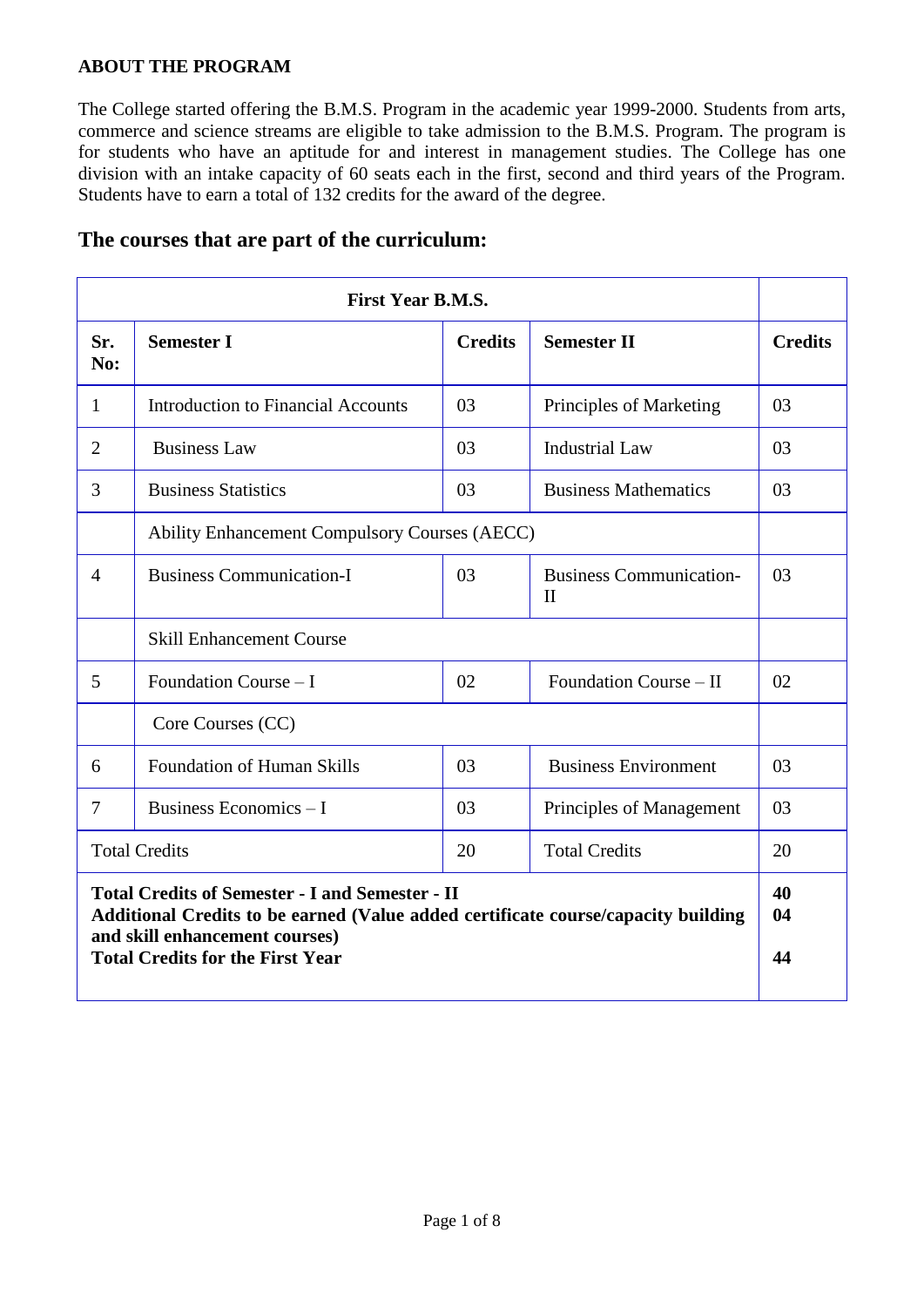| <b>Second Year B.M.S.</b>                                                                                                                                                                                                   |                                                              |                |                                                            |                |
|-----------------------------------------------------------------------------------------------------------------------------------------------------------------------------------------------------------------------------|--------------------------------------------------------------|----------------|------------------------------------------------------------|----------------|
| Sr.<br>No:                                                                                                                                                                                                                  | <b>Semester III</b>                                          | <b>Credits</b> | <b>Semester IV</b>                                         | <b>Credits</b> |
|                                                                                                                                                                                                                             | Elective Courses: Students have to opt for any of the Groups |                |                                                            |                |
|                                                                                                                                                                                                                             | Group A: Finance Electives                                   |                |                                                            |                |
| 1                                                                                                                                                                                                                           | Introduction to Cost Accounting                              | 03             | Financial Institutions & Markets                           | 03             |
| 2                                                                                                                                                                                                                           | Corporate Finance                                            | 03             | <b>Strategic Cost Management</b>                           | 03             |
|                                                                                                                                                                                                                             | Group B: Marketing Electives                                 |                |                                                            |                |
| 1                                                                                                                                                                                                                           | <b>Consumer Behaviour</b>                                    | 03             | <b>Integrated Marketing Communication</b>                  | 03             |
| 2                                                                                                                                                                                                                           | Advertising                                                  | 03             | <b>Rural Marketing</b>                                     | 03             |
|                                                                                                                                                                                                                             | Group C: Human Resource Electives                            |                |                                                            |                |
| 1                                                                                                                                                                                                                           | Recruitment & Selection                                      | 03             | Human Resource Planning &<br><b>Information System</b>     | 03             |
| $\overline{2}$                                                                                                                                                                                                              | Organisation Behaviour & HRM                                 | 03             | Training & Development in HRM                              | 03             |
|                                                                                                                                                                                                                             | Ability Enhancement Compulsory Courses (AECC)                |                |                                                            |                |
| 3                                                                                                                                                                                                                           | <b>Information Technology in Business</b><br>Management I    | 03             | <b>Information Technology in Business</b><br>Management II | 03             |
|                                                                                                                                                                                                                             | Skill Enhancement Courses (SEC)                              |                |                                                            |                |
| $\overline{4}$                                                                                                                                                                                                              | Foundation course -<br>(Environmental Management) - III      | 02             | Foundation Course – (Ethics $\&$<br>Governance) $-$ IV     | 02             |
|                                                                                                                                                                                                                             | Core Courses (CC)                                            |                |                                                            |                |
| 5                                                                                                                                                                                                                           | Business Planning & Entrepreneurial<br>Management            | 03             | Business Economics - II                                    | 03             |
| 6                                                                                                                                                                                                                           | <b>Accounting for Managerial Decisions</b>                   | 03             | <b>Business Research Methods</b>                           | 03             |
| $\tau$                                                                                                                                                                                                                      | <b>Strategic Management</b>                                  | 03             | Production & Total Quality<br>Management                   | 03             |
|                                                                                                                                                                                                                             | <b>Total Credits</b><br><b>Total Credits</b><br>20           |                |                                                            | 20             |
| <b>Total Credits of Semester - III and Semester - IV</b><br>Additional Credits to be earned (Value added certificate course/capacity building and skill<br>enhancement courses)<br><b>Total Credits for the Second Year</b> |                                                              |                |                                                            | 40<br>04<br>44 |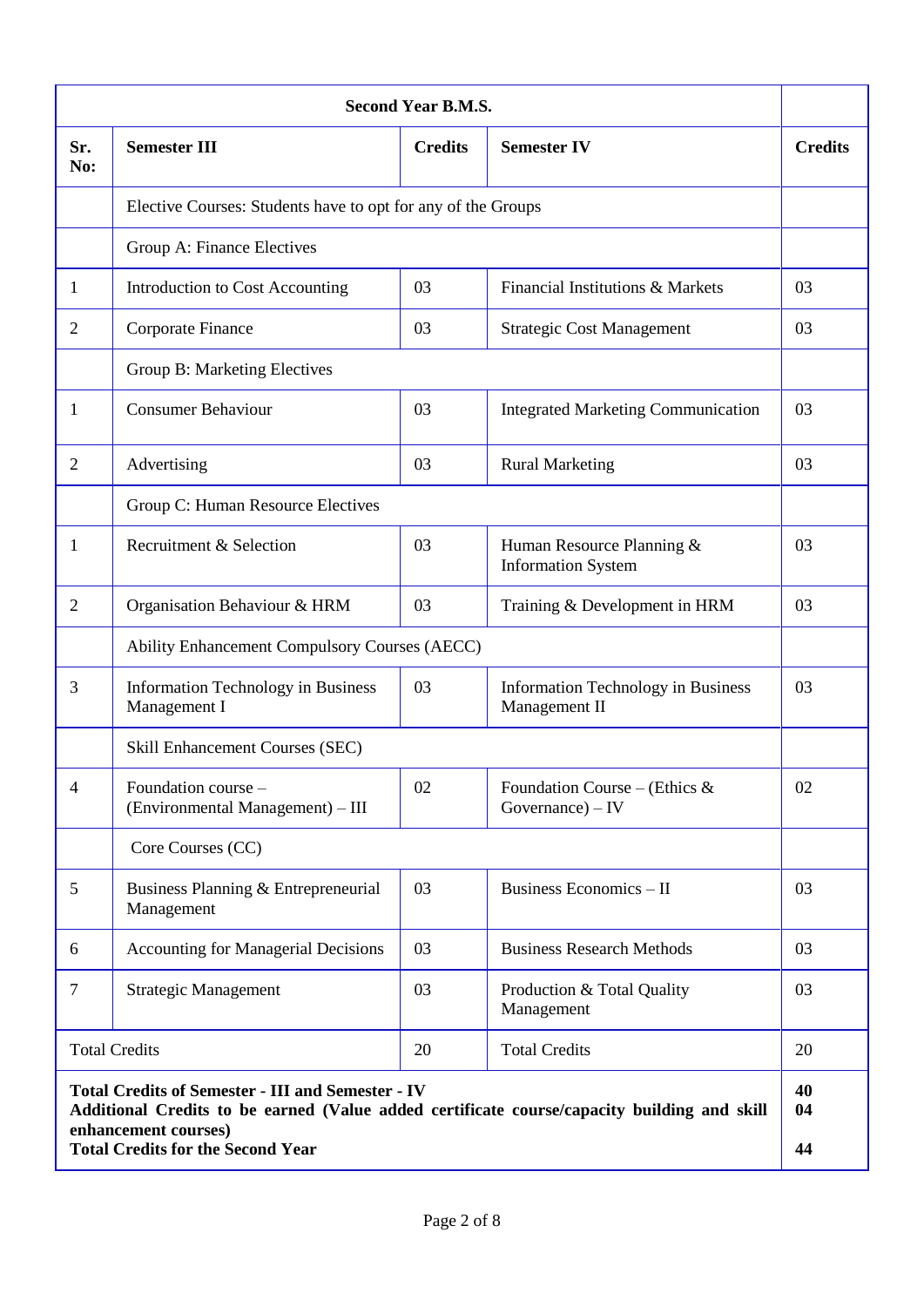| Third Year B.M.S. |                                                             |                |                                             |                |
|-------------------|-------------------------------------------------------------|----------------|---------------------------------------------|----------------|
| Sr.<br>No:        | <b>Semester V</b>                                           | <b>Credits</b> | <b>Semester VI</b>                          | <b>Credits</b> |
|                   | Elective Courses (EC): Any one of the Groups*               |                |                                             |                |
|                   | Group A: Finance Electives                                  |                |                                             |                |
| 1                 | Investment Analysis & Portfolio<br>Management               | 03             | <b>International Finance</b>                | 03             |
| $\overline{2}$    | Commodity & Derivatives<br>Market                           | 03             | <b>Innovative Financial</b><br>Services     | 03             |
| 3                 | <b>Wealth Management</b>                                    | 03             | Project Management                          | 03             |
| 4                 | <b>Direct Taxes</b>                                         | 03             | <b>Indirect Taxes</b>                       | 03             |
|                   | <b>Group B: Marketing Electives</b>                         |                |                                             |                |
| 1                 | <b>Service Marketing</b>                                    | 03             | <b>Brand Management</b>                     | 03             |
| $\overline{2}$    | $E$ – Commerce & Digital<br>Marketing                       | 03             | <b>Retail Management</b>                    | 03             |
| 3                 | Sales & Distribution<br>Management                          | 03             | <b>International Marketing</b>              | 03             |
| 4                 | <b>Customer Relationship</b><br>Management                  | 03             | Media Planning &<br>Management              | 03             |
|                   | Group C: Human Resource Electives                           |                |                                             |                |
| 1                 | <b>Strategic Human Resource</b><br>Management & HR Policies | 03             | HRM in Global Perspective                   | 03             |
| $\overline{2}$    | Performance Management &<br><b>Career Planning</b>          | 03             | Organisational<br>Development               | 03             |
| 3                 | Talent & Competency<br>Management                           | 03             | <b>HRM</b> in Services Sector<br>Management | 03             |
| 4                 | <b>Stress Management</b>                                    | 03             | <b>Workforce Diversity</b>                  | 03             |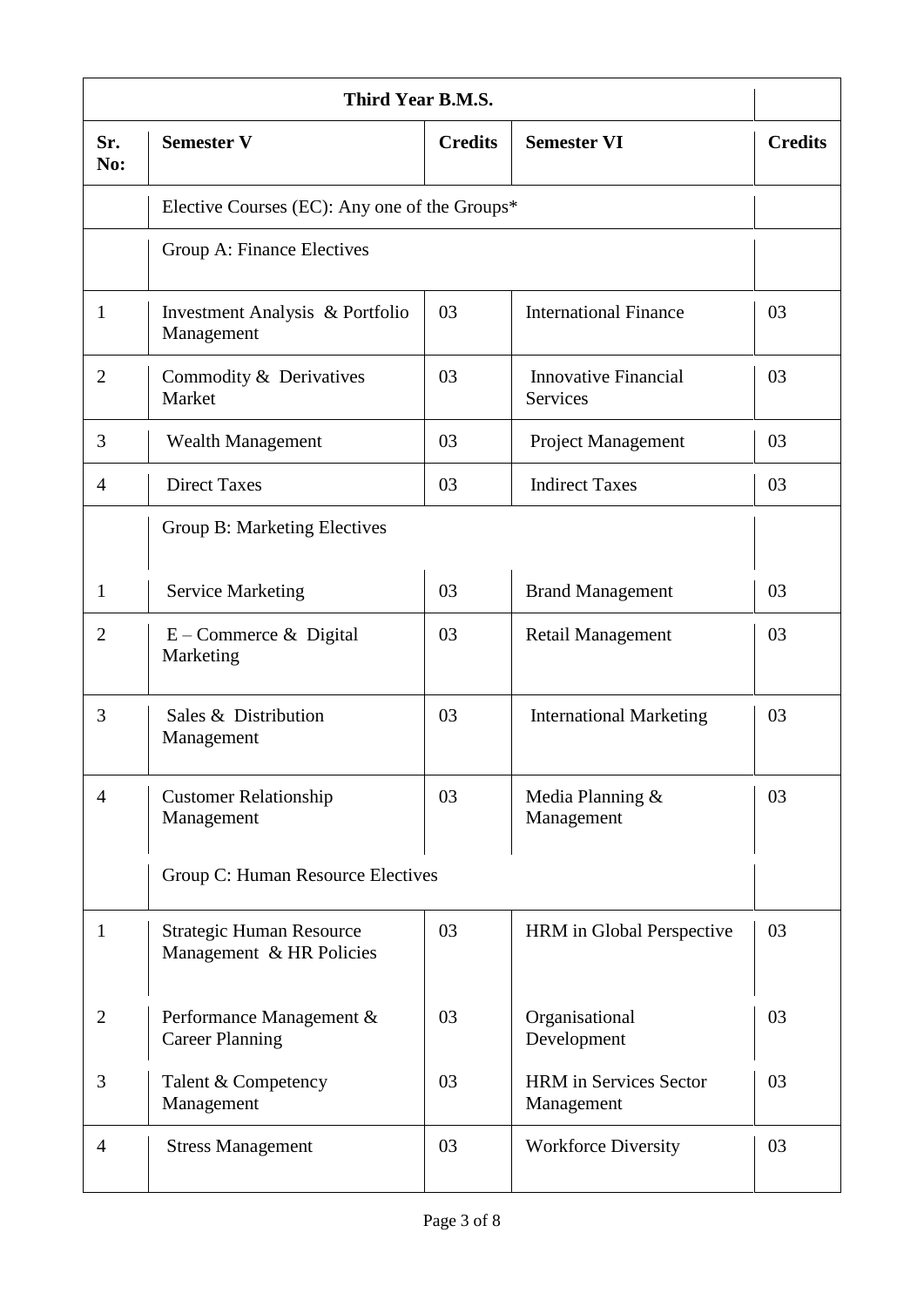|                                                                                                                                                                                                                          | Core Course (CC)                                     |    |                           |    |
|--------------------------------------------------------------------------------------------------------------------------------------------------------------------------------------------------------------------------|------------------------------------------------------|----|---------------------------|----|
| 5                                                                                                                                                                                                                        | Logistics & Supply Chain<br>Management               | 04 | <b>Operation Research</b> | 04 |
|                                                                                                                                                                                                                          | <b>Ability Enhancement Course (AEC)</b>              |    |                           |    |
| 6                                                                                                                                                                                                                        | Corporate Communication &<br><b>Public Relations</b> | 04 | Project Work              | 04 |
| <b>Total Credits</b><br><b>Total Credits</b><br>20                                                                                                                                                                       |                                                      |    | 20                        |    |
| <b>Total Credits of Semester - V and Semester - VI</b><br>Additional Credits to be earned (Value added certificate course/capacity<br>building and skill enhancement courses)<br><b>Total Credits for the Third Year</b> |                                                      |    | 40<br>04<br>44            |    |

\*In the Third Year, students must continue with the same Group that they had opted for in the Second Year of the Program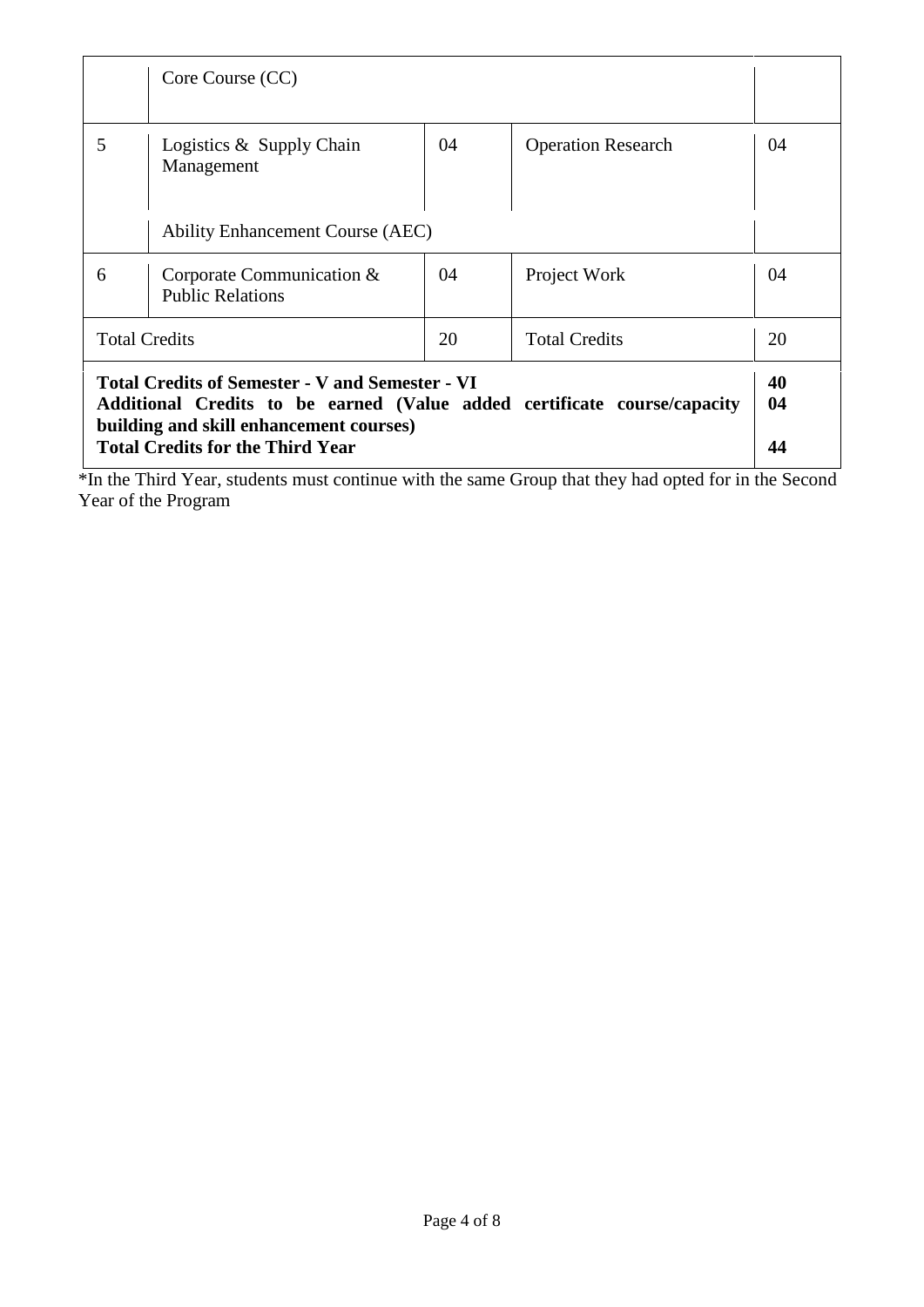## **ADMISSION PROCEDURE F.Y. BACHELOR OF MANAGEMENT STUDIES**

### **Eligibility**

Link to the University of Mumbai Eligibility Conditions: <http://archive.mu.ac.in/courses/Faculty%20of%20Commerce.pdf>

#### **The admission process is online. Click on the following link for the admission process:**

[https://tcc.tolani.edu/wp-content/uploads/2022/06/Admission-Notice-to-First-Year-Undergraduate-](https://tcc.tolani.edu/wp-content/uploads/2022/06/Admission-Notice-to-First-Year-Undergraduate-Programs-for-A.Y.-2022-2023-1-1.pdf)[Programs-for-A.Y.-2022-2023-1-1.pdf](https://tcc.tolani.edu/wp-content/uploads/2022/06/Admission-Notice-to-First-Year-Undergraduate-Programs-for-A.Y.-2022-2023-1-1.pdf)

#### **First Year B.M.S. Admission Fees: Fees to be paid online.**

| <b>PROGRAM</b>           | INR<br>$*($ Inclusive of Rs. 100/- for<br>the Admission Form) |
|--------------------------|---------------------------------------------------------------|
| <b>FIRST YEAR B.M.S.</b> | 22,808                                                        |

*P.S. : Fees are subject to revision.*

**\* Admission Form fees to be paid online at the time of filling the Online Admission Form.**

**1. Students from other than Maharashtra State Board have to pay additional fees for Document Verification fees - Rs. 400/- and Eligibility fees - Rs. 320/-**

**2. Additional Fees have to be paid for the value-added certificate course/capacity building and skill enhancement courses for earning the additional credit, which is compulsory.**

**3. Foreign students will have to pay five times the fees mentioned in the above table.**

### **I. After completion of the online admission process students have to submit the following documents on the dates intimated by the College.**

- a) Copy of the College Online Admission form.
- b) Three photocopies of mark sheets of H.S.C./equivalent of XIIth std. examination.
- c) Photocopy of Leaving Certificate of H.S.C./equivalent of XIIth std.
- d) Photocopies of mark sheets & Passing Certificate of S.S.C./equivalent of Xth std.
- e) Photocopies of Certificate of Learning Disability (L.D.) & that of being Physically Challenged (if applicable).
- f) Photocopy of Blood Group Report.
- g) Photocopy of Aadhar Card.
- h) Photocopy of valid caste certificate, if belonging to any reserved category.

### **II. Additional documents required from candidates applying under the Sindhi Linguistic Minority Quota:**

Affidavit on a stamp paper of Rs.100/- (Rupees One Hundred Only), certified by a Notary stating that the candidate belongs to the Sindhi Linguistic Minority.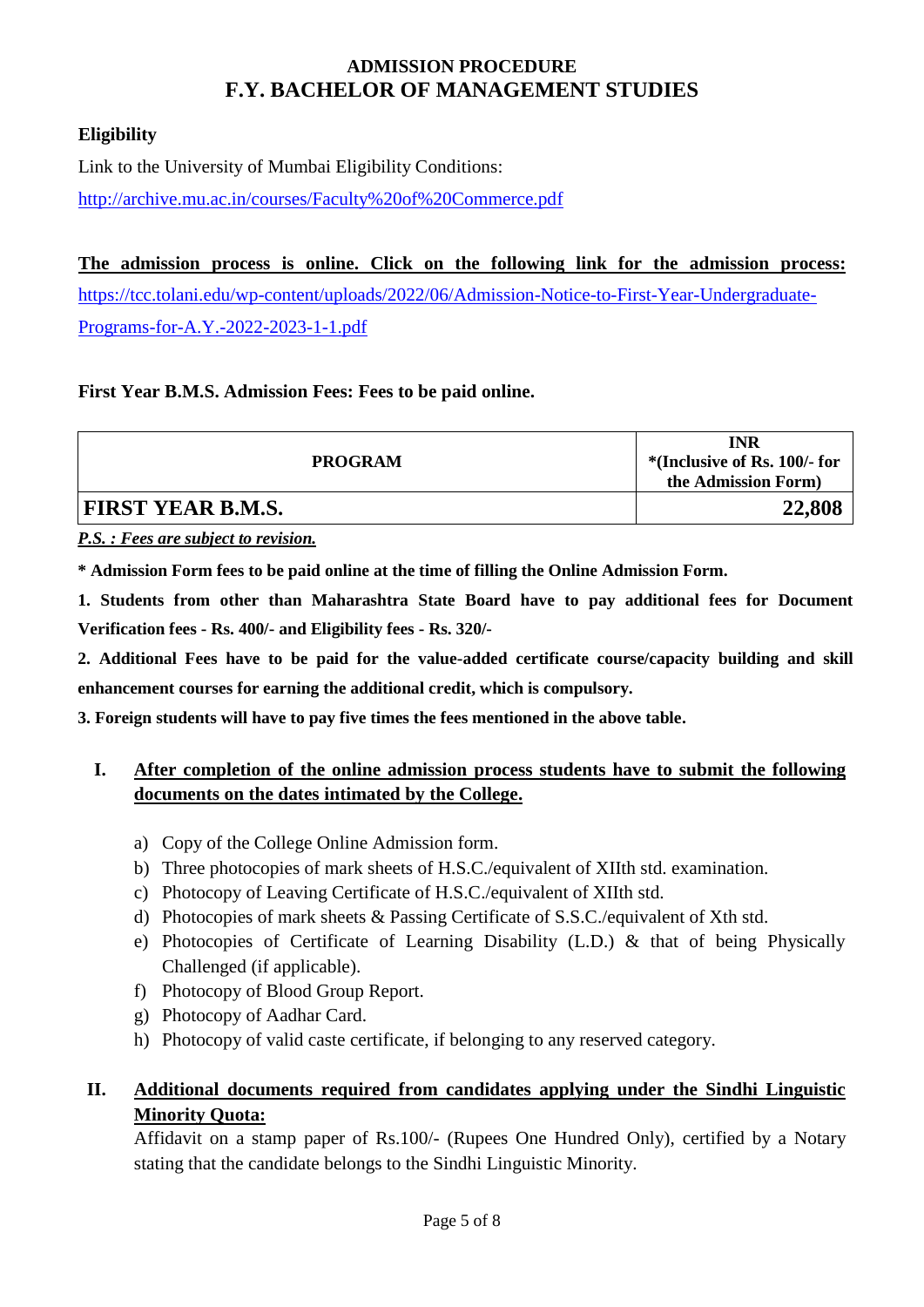## **III. Additional documents required from candidates having a gap of more than two years in their Education between passing the Xth std. equivalent examination and XIIth std. equivalent examination:**

- a) Affidavit on a stamp paper of Rs.100/- (Rupees One Hundred Only), certified by a Notary stating the reason for the Gap of more than two years in the Education between passing the Xth std. equivalent examination and XIIth std. equivalent examination.
- b) Affidavit on a stamp paper of Rs.100/- (Rupees One Hundred Only), certified by a Notary stating the reason for the Gap of more than one year in the Education after passing the XIIth std. equivalent examination.

### **IV. Additional documents required from candidates who have passed H.S.C./ equivalent of XIIth std. from other than Maharashtra State Board:**

- a) Original and photocopies of mark sheets and Passing Certificate of H.S.C./equivalent of XIIth std. examination
- b) Original and two photocopies of Transference / Leaving Certificate.
- c) Original and two photocopies of Migration Certificate (In the event there is no practice of issuing Migration Certificate by the Board, the candidate shall produce a letter to this effect from the Board)

## **V. Students belonging to SC, ST, DT, NT, OBC & SBC categories who wish to apply for scholarship/freeship are requested to bring the following documents and should contact Mr. Magan Purabia - Head Clerk in Admin Office before paying their fees:**

- a) Photocopy of Aadhar Card
- b) Photocopy of valid Caste Certificate (Maharashtra State Only)
- c) Income Certificate issued by Tahsildar's Office, Mumbai.
- d) Photocopy of Ration Card.
- e) Photocopies of mark sheets of examination of S.S.C./Xth std equivalent, H.S.C./XIIth std equivalent.
- f) Saving Bank Account in any nationalised bank or post office has to be opened and the Account details have to be submitted.

#### **Note:**

- 1. Please carry the Original documents for verification purpose only
- 2. Kindly upload photo (Max Size 115kb) and signature (Max Size 15-18kb). Mention the name in 'English' (As per H.S.C. mark sheet), Name in 'Devnagiri' (Marathi) should be strictly entered in the following format: (Surname- Name –Father's name - Mother's name) as the same cannot be changed/edited once entered in the pre-admission online enrolment form.
- 3. The admission will remain purely on PROVISIONAL basis till the receipt of confirmation of enrolment from University of Mumbai.